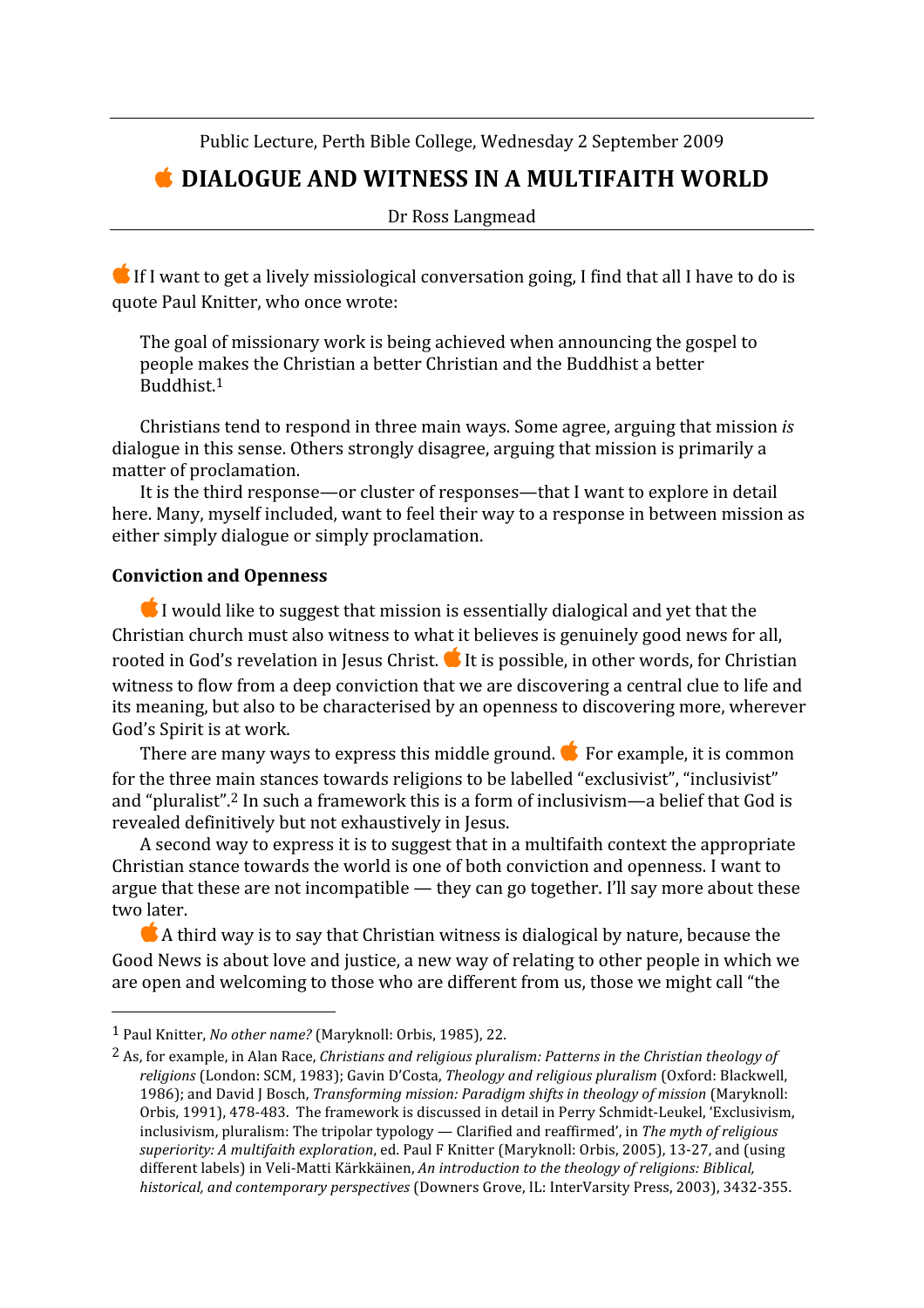other".
In
its
broadest
sense
dialogue
is
all
about
respectful
conversation
in
which
two or
more
parties
share
what
they
believe
while
open
to
learning
from
each
other.

**The way this middle ground was expressed at the World Council of Churches'** mission
conference
in
San
Antonio
in
1990
was
that
"we
cannot
point
to
any
other
way of
salvation
than
Jesus
Christ;
at
the
same
time
we
cannot
set
limits
to
the
saving
power of
God".3
The
delegates
at
this
conference
felt
that
there
was
an
unresolved
tension
in this
statement.4

David
Bosch
also
felt
a
deep
tension
in
this
position.
In
his
book *Transforming Mission* he ends his wonderful short summary of various theologies of religion by asking the
question:
"How
do
we
maintain
the
tension
between
being
both
missionary
and dialogical?"5
He
sees
it
as
an
inevitable
part
of
our
being
human
and
finite,
and,
in
fact, part
of
our
spiritual
adventure.
We
can
launch
into
mission
and
dialogue
confident
that God's Spirit will surprise us and teach us more. In one of Bosch's famous phrases, he says our witness in a multifaith context needs to occur in bold humility, or humble boldness.6

I am not convinced that this tension is nearly as strong as Bosch and the San Antonio gathering felt it to be. There are three reasons for my sense that the Christian call
to
mission
is
one,
rather
than
a
two‐fold
calling
to
be
held
in
tension.

 $\bullet$  First, the Christian call to mission is a call to witness, and this term embodies both the boldness and humility that Bosch refers to. Second, my view of truth allows for both
conviction
and
openness—a
form
of
boldness
and
humility—without
deep
tension. **C** Third, because our witness works itself out incarnationally, in all dimensions of life and
particularly
through
relationships,
our
witness
is
expressed
holistically
in
love
for neighbour.
Let's
explore
these
three
in
further
detail.

## **1.** Mission as Witness: "Be My Witnesses"

The Christian call to mission is a call to bear witness to God's saving activity in Jesus Christ.<sup>7</sup> The word group underlying the idea of "witness" or "testimony" is at least as frequent
in
the
New
Testament
as
the
word
group
associated
with
"preaching
the Word", "proclaiming the gospel" or "kerygma".<sup>8</sup>  $\bullet$  The clearest expression of mission as witness is found in Acts 1:8, where Jesus appeared to his disciples, promised the power of
the
Holy
Spirit
and
said,
"You
will
be
my
witnesses
in
Jerusalem,
in
all
Judea
and Samaria, and to the ends of the earth".

 $\overline{a}$ 

<sup>3</sup> Frederick
R
Wilson,
ed. *The
San
Antonio
Report:
Your
will
be
done:
Mission
in
Christ's
way*(Geneva: World Council of Churches, 1990), #1.26, p. 32. See also World Council of Churches Central Committee,
'Ecumenical
affirmation:
Mission
and
evangelism',
in *New
directions
in
mission
and*  evangelization, 1: Basic statements, 1974-1991, eds. James A Scherer and Stephen B Bevans (Maryknoll:
Orbis,
1992),
#6
and
#43,
pp.
39
and
50.

<sup>4</sup> Wilson,
ed. *The
San
Antonio
Report*,
#1.29,
p.
33.

<sup>5</sup> Bosch, *Transforming
mission*,
488.

<sup>6</sup> Bosch, *Transforming
mission*,
489.

<sup>&</sup>lt;sup>7</sup> Among many New Testament passages which see Christians as called to be witnesses to Christ are Lk 24:48, In 3:28, Acts 1:8, 1:22, 2:32, 3:15, 5:32, 10:39, 10:41, 13:31, 22:15, 23:11, Rom 8:16, Heb 12:1, 1
Pet
5:1,
Rev
17:6.

<sup>8</sup> Thorwald Lorenzen, Resurrection and discipleship: Interpretive models, biblical reflections, theological *consequences*(Maryknoll:
Orbis,
1996),
209.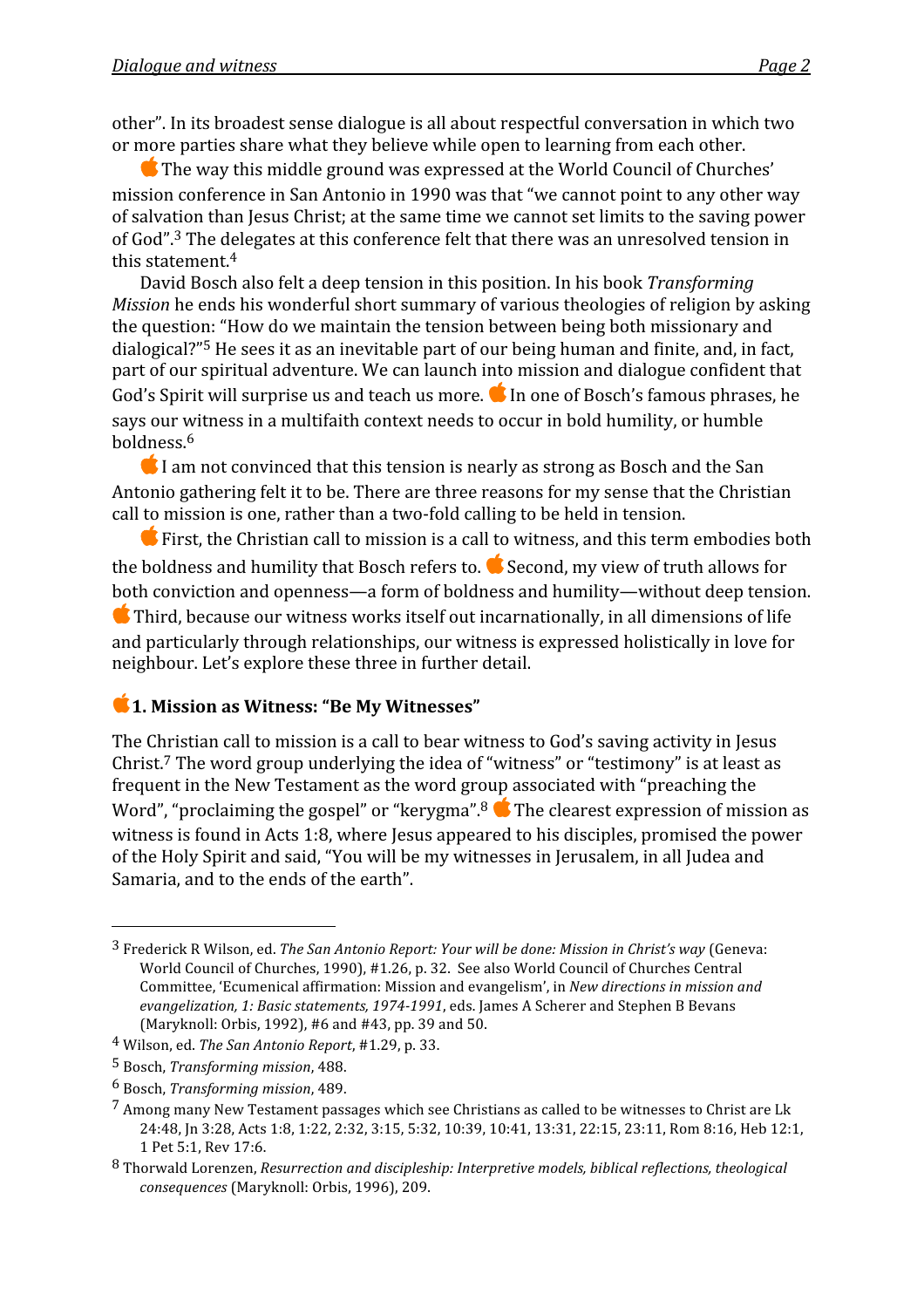The role of the witness is more modest than the role of defending an idea or promoting
a
worldview. A
witness
tells
what
he
or
she
has
seen
or
experienced.
The witness in a court case is of no interest other than pointing credibly to what happened in the past or is evident now.<sup>9</sup> The task of Christian witness is simply to tell the story of Jesus and to share how the liberating reality of the resurrection is evident now. It is the mission
of
God
and
we
are
invited
to
be
a
part
of
it
by
being
witnesses.

We
can
bear
witness
not
only
in
word
but
in
deed.
The
word
"martyr"
comes
from the Greek word for "witness". Many Christians have borne witness to the Good News of Jesus
Christ
by
paying
the
ultimate
price,
giving
their
life.
Less
dramatically,
the
call
to mission
is
a
call
to
bear
witness
to
our
understanding
of
God's
love
in
all
parts
of
life. Jesus' call to "be my witnesses" was not just a call to give witness verbally.<sup>10</sup> I will return to this later when considering witness in all of life.

 $\bullet$  We bear witness in the context of a new community. This is relevant to the multifaith
context,
because
it
is
only
together
that
we
can,
at
least
to
some
degree,
point to Jesus as the source and inspiration of our community. Darrell Guder points out that the New Testament concept of witness encompasses not only the person who witnesses, but also the testimony given by the witness and the process of bearing witness.<sup>11</sup> So Christian witness defines "the entire Christian life, both individually and corporately".12

**These observations about the nature of witness make it clear how it is both bold** and
humble.
In
a
court
room
witnesses
are
asked
to
say
what
they
know,
but
nothing beyond.
Their
expertise
is
limited,
and
if
they
speculate
they
are
soon
reminded
that
it is
inappropriate.

In a multifaith situation a clear understanding of mission as witness helps greatly.

When it comes to formal or informal dialogue there is a time for bearing witness to the story of Jesus and to the living reality of the Spirit of the risen Christ in our lives. Sharing
what
we
believe
is
an
integral
part
of
dialogue.
If
we
enter
dialogue
without clear
convictions,
but
pretend
to
have
completely
open
minds,
we
have
no
genuine dialogue.

On
the
other
hand,
in
dialogue
there
is
also
a
time
to
listen
and
learn.
There
are many
things
we
do
not
know
or
understand.

I've expressed this in the words of a song:

Lord
let
me
learn,
learn
more
and
more Learn that what I know is just a speck of what there is to know,

Learn to listen to my neighbour when I'd rather speak and go  $\dots$ <sup>13</sup>

**the To take a simple example of the limitations of being a witness, when we see** something dramatic in daily life we know we can misinterpret it. When there are police cars,
sirens
and
people
running
everywhere,
are
we
in
the
middle
of
a
crime
scene
or
a film set, a rescue drill or a genuine emergency? A certain humility is due.

 $\overline{a}$ 

<sup>9</sup> Lorenzen, *Resurrection
and
discipleship*,
211.

<sup>&</sup>lt;sup>10</sup> Darrell L Guder, *Be my witnesses: The church's mission, message, and messengers* (Grand Rapids: Eerdmans,
1985),
91.

<sup>&</sup>lt;sup>11</sup> Darrell L Guder, *The continuing conversion of the church* (Grand Rapids: Eerdmans, 2000), 55.

<sup>12</sup> Guder, *The
continuing
conversion
of
the
church*,
55.

<sup>13</sup>Available
at
<www.rosslangmead.com>.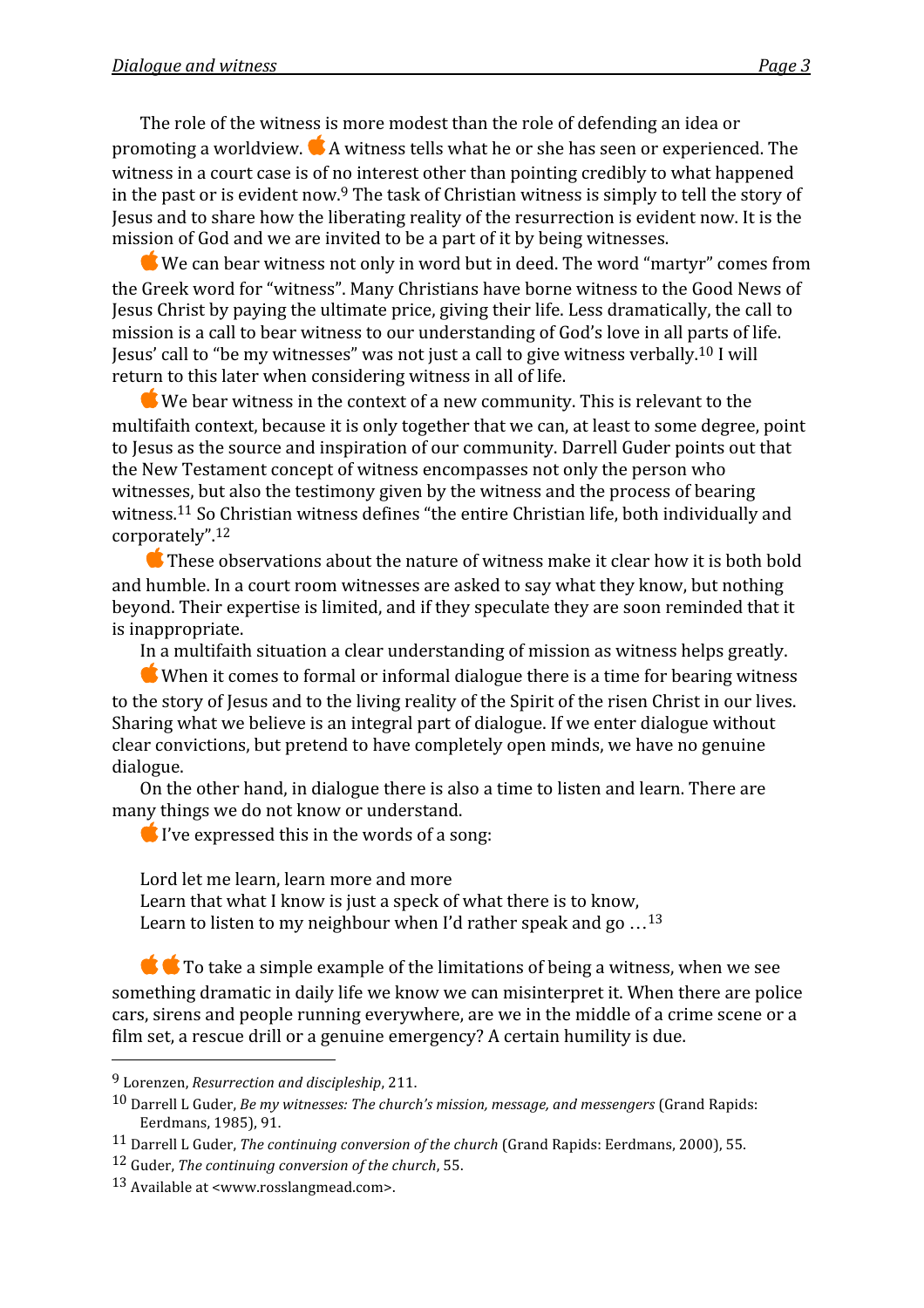Humility
is
particularly
central
to
interfaith
dialogue,
where
the
deepest
mysteries of
life
are
being
explored
together.
It's
appropriate
to
have
a
certain
openness, provisionality,
respect,
listening
and
eagerness
to
learn.

A sense of proportion about the task of Christian mission takes some of the sting out of
the
tension
of
wanting
to
share
with
others
yet
wanting
to
respect
their
different beliefs.  $\bullet$  Our role is to point to what we know and experience, acknowledging that there
is
far
more
to
be
understood
and
experienced.
There
is
no
ultimate
tension between
conviction
and
openness
here. As
Lesslie
Newbigin
says,
in
discussing
the question
of
whether
there
is
salvation
for
those
outside
Christian
faith,
how
arrogant are theologians who seem to think that Christians are authorised to tell the rest of the world who will be accepted or rejected by God. All we can do is to point to the love and grace
of
God;
it
is
not
ours
to
second‐guess
the
mind
and
activity
of
God.14

So the first reason there isn't a deep tension for me in the call to both Christian mission
and
a
dialogical
approach
to
those
of
other
faiths
is
that
our
call
is
to
bear witness
in
conviction
and
openness.

#### **2.
Seeking
Truth
in
Dialogue:
"Through
a
Glass
Darkly"**

The second reason stems from my view of truth.

#### *Religions
differ*

 $\overline{a}$ 

There is no way to avoid the truth question when it comes to faith. Most religions have claimed
to
be
true
and
to
be
the
superior
or
final
key
to
reality
and
happiness.
And
yet they
differ
deeply
on
what
reality
and
salvation
are.

**■** Some people think that all religions ultimately say the same thing or that we all really
worship
one
God
by
different
names.
I
disagree.
When
I
began
postgraduate religious
studies
at
Lancaster
in
the
UK
my
professor
was
Ninian
Smart,
a
renowned world religions scholar. I can clearly remember him saying, "Those who say that all religions are ultimately the same have not looked at the religions". His point was that if we listen carefully to the genuine and deep differences between religious visions (both within and between world religions) we will be forced to give up any unifying pattern we
might
want
to
impose
on
the
incredible
variety
that
exists.

Some
forms
of
faith
follow
one
God,
some
follow
many
gods
and
some
follow
no
god at
all.
Some
religious
worldviews
aim
to
escape
this
world
and
others
to
renew
it.
Some religious visions insist that our salvation is up to us while others speak of grace, forgiveness
and
assistance
on
the
way.
Some
are
essentially
solitary
paths
and
others emphasise
communal
practices.
All
religious
views
are
deeply
embedded
in
a
complex set
of
myths,
rituals,
sacred
scriptures,
social
structures
and
religious
ethics.
We
can't extract "pure religious beliefs" from their existence in a cultural setting.

**S** So Mahatma Gandhi was mistaken when he wrote, "Religions are different roads converging
to
the
same
point".
He
asked,
"What
does
it
matter
that
we
take
different roads
so
long
as
we
reach
the
same
goal?
Wherein
is
the
cause
for
quarrelling?'15
In reply
we
could
ask,
"Would
it
matter
if
we
were
to
reach
different
goals?
Would
there then
be
reason
to
talk
about
which
road
to
take?".

<sup>14</sup> Lesslie
Newbigin, *The
gospel
in
a
pluralist
society*(Grand
Rapids:
Eerdmans,
1989),
177‐178.

<sup>15</sup> Mohandas
K
Gandhi, *Hind
Swaraj*(Ahmedabad:
Navajivan
Publishing
House,
1938),
36.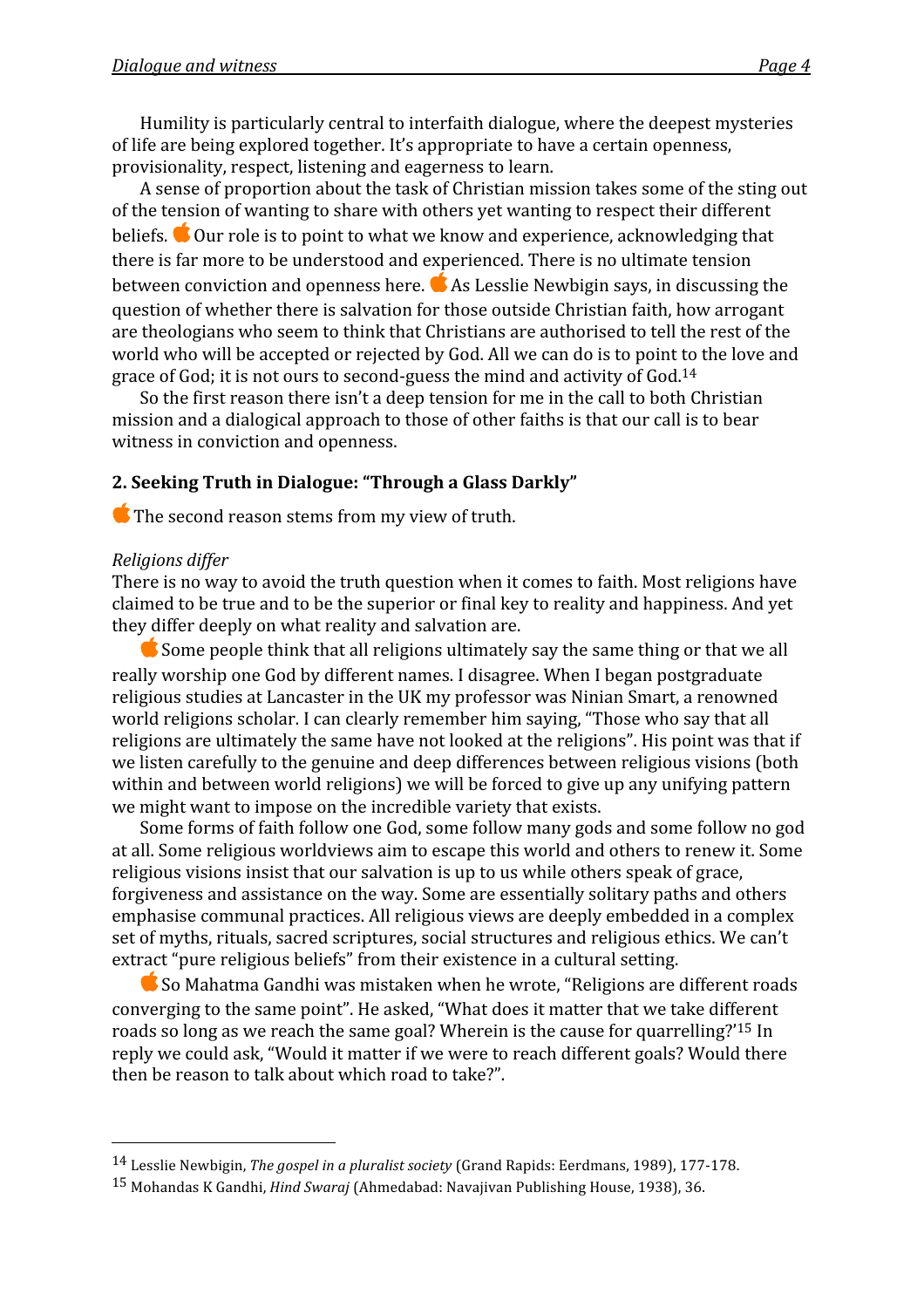To
use
Paul
Knitter's
words,
"religions
not
only
say
they
are
different;
they
really, deeply,
and
forevermore
are
different".16

# *We
know
in
part:
Critical
realism*

If religious visions are genuinely different, how do we approach the question of their possible
truth?
I
am
arguing
here
that
there
is
no
deep
tension
between
conviction
and openness.
This
follows
from
holding
to
a
critical
realist
view
of
truth.

Critical
realism
stands
between
the
two
poles
of
naïve
realism
and
nonrealism.

 $\bullet$  Naïve realism approaches reality as external to us and readily accessible. Our language is understood to be matched by "objective reality". Theoretical objects are seen as actual physical entities. This was the dominant philosophical and scientific view of truth until the nineteenth century.<sup>17</sup> In Christian theology the corresponding view is literalism or fundamentalism. In this framework, we believe we have pretty good access to
the
truth
and
those
who
disagree
with
us
are
plainly
wrong.

 $\bullet$  Nonrealism, on the other hand, sees the "world out there" as inaccessible. It says we construct our own reality. In religion nonrealists see religious language as a product of
our
own
imagination,
shaping
God
out
of
our
own
desires.

In
interfaith
dialogue
this corresponds
to
one
form
of
pluralism,
where
religious
beliefs
are
seen
as
human constructions
that
meet
human
needs
but
do
not
actually
refer
to
a
transcendent
reality, or
refer
to
an
unknowable
transcendent
reality.18

 $\bullet$  A critical realist view of truth, in simple terms, argues that the way we talk only approximates what is "out there". We have an active role in imagining it, so we should take our constructions of reality as provisional. As N T Wright puts it, we have a basic faith (and ultimately that is all it is) that there is something out there to describe and that
some
beliefs
do
better
than
others
at
describing
it,
although
we
don't
have
direct access to reality in order to decide between them.<sup>19</sup> Each faith perspective is likely to contain
some
truth
as
well
as
error.

**There are echoes of this recognition of the limits of our knowledge in St Paul's** famous words in 1 Corinthians 13: "For now we see in a mirror, dimly, but then we will see face to face. Now I know only in part; then I will know fully, even as I have been fully known" (1 Cor 13:12). As a result of this partial knowing, Paul says, we must walk by faith. We must even stake our lives on one form of faith or other, and we do.

# *Dialogical
engagement*

 $\overline{a}$ 

 $\bullet$  We can see easily that a critical realist approach to truth makes a big difference in the way we approach the religious beliefs of others. There is no tension between conviction and openness. It is the very nature of our understanding of truth that it will be partial.

As a result, Christian witness is appropriately accompanied by an openness to learn about God as understood by those who differ from us; that is, it is naturally characterised
by
dialogue
as
a
way
of
life.

Because we know only in part, meeting "the other" is an opportunity for us to learn more
about
faith.
Jews
in
Jesus'
time
would
not
have
expected
to
learn
from
Samaritans

<sup>16</sup> Paul
F
Knitter, *Introducing
theologies
of
religion*(Maryknoll:
Orbis,
2002),
192.

<sup>17</sup> Ian
G
Barbour, *Myths,
models
and
paradigms:
The
nature
of
scientific
and
religious
language*(London: SCM,
1974),
34.

<sup>18</sup> Barbour, *Myths,
models
and
paradigms*,
36.

<sup>&</sup>lt;sup>19</sup> N T Wright, The New Testament and the people of God (London: SPCK, 1992), 36.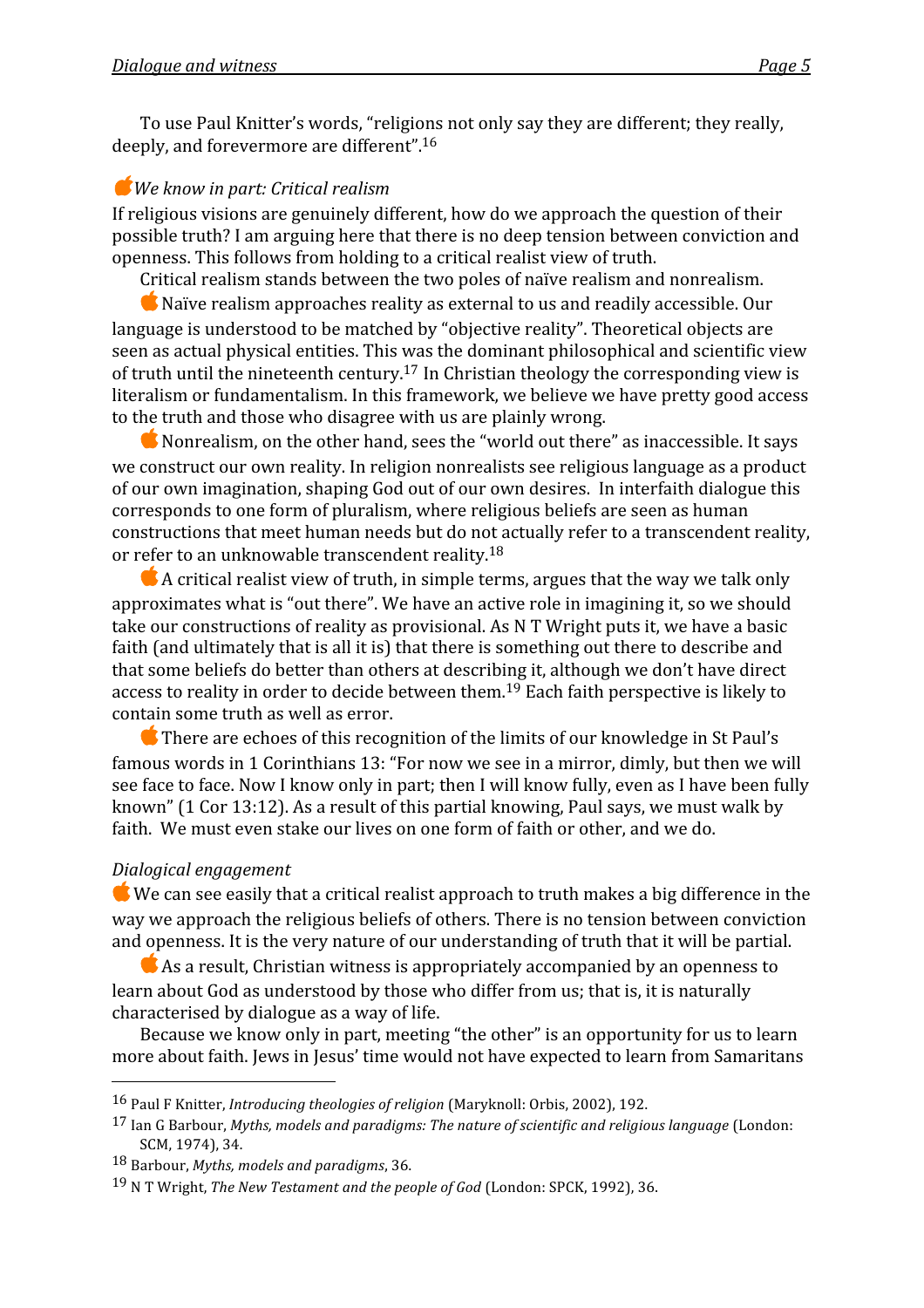and
yet
Jesus
powerfully
invited
his
hearers
to
revise
their
religious
understanding
by learning from the good Samaritan in Jesus' famous story of faith with its sleeves rolled up
(Lk
10:30–7).
We
can
almost
hear
the
disciples
going,
"Did
he
say
the
Samaritans?".

 $\blacksquare$  This open stance, in which we recognise that we don't have the whole truth, is also
sometimes
labelled
"inclusivism".
Classically
this
position
holds
that
the
partial truth
in
other
religions
finds
its
fulfilment
in
Jesus
Christ.20

While inclusivism—a commitment to a partially-understood Christ balanced by acknowledgement
that
there
is
much
to
learn
elsewhere—is
the
stance
towards believers of other faiths that resonates most easily with a critical realist approach to truth, I would argue that, in fact, it is possible for critical realism to be found in each of the
three
commonly
identified
stances
towards
other
faiths,
exclusivism,
inclusivism and
pluralism.

**■** There are "gentle exclusivists", such as the well-known evangelical John Stott, who say that although they believe that salvation is available only through Jesus Christ they
trust
that
in
the
grace
of
God
the
great
majority
of
humans
will
be
saved,
although we don't know how.<sup>21</sup> The World Evangelical Fellowship also left the question open at its 1992 conference.<sup>22</sup> A combination of conviction and openness is to be found in these views,
where
Jesus
is
preached
as
the
only
way
but
a
certain
agnosticism
about
the ways
of
God
can
be
seen.

 $\bullet$  Pluralism also often takes a critical realist approach. John Hick certainly claims to be
a
critical
realist,
even
if
he
sees
religious
belief
as
mostly
shaped
by
human construction
with
only
some
shaping
by
a
transcendent
reality.23

Whatever the stance towards non-Christian religions, a critical realist position on truth
leads
to
a
commitment
to
dialogue
because
we
know
only
in
part.
Christian mission, then, will take the shape of witnessing in bold humility, prepared to share when appropriate—our partial understanding of God's activity as we have experienced it,
and
yet
open
to
listen
and
learn,
even
to
the
point
of
revising
what
we
believe.

So for me there is no tension between conviction and openness, first, because we are called
to
be
witnesses
and,
second,
because
of
my
critical
realist
approach
to
truth.

#### **3.
Incarnational
Witness:
In
All
of
Life**

 $\overline{a}$ 

**C** The third reason I find it natural to see Christian mission as one, rather than as two tasks in tension, is that our witness works itself out incarnationally in all dimensions
of
life,
particularly
through
relationships. We
are
called
to
express
our witness in love for neighbour. This is a holistic concept; that is, it is one thing involving many
dimensions
in
harmony.
Our
strong
desire
to
follow
Jesus'
way
of
love
is
not compromised
by
our
openness
to
difference
in
the
other
or
by
the
likelihood
that
we will learn and be changed as we interact.

<sup>&</sup>lt;sup>20</sup> J N Farquhar, *The crown of Hinduism* (London: Oxford University Press, 1913).

<sup>&</sup>lt;sup>21</sup> D Edwards and John Stott, *Essentials: A liberal-evangelical dialogue* (London: Hodder & Stoughton, 1988), 327-328. See also Clark Pinnock, A wideness in God's mercy: The finality of Jesus Christ in a world of religions (Grand Rapids: Zondervan, 1992); and Newbigin, The gospel in a pluralist society, 182‐183.

<sup>&</sup>lt;sup>22</sup> Bruce J Nicholls, ed. The unique Christ in our pluralist world (Carlisle, UK: Paternoster, 1994), 15.

<sup>&</sup>lt;sup>23</sup> John Hick, Disputed questions in theology and philosophy of religion (New Haven, CT: Yale University Press, 1993), 3-7; John Hick, 'Jesus and the world religions', in The myth of God incarnate, ed. John Hick
(London:
SCM,
1977),
178.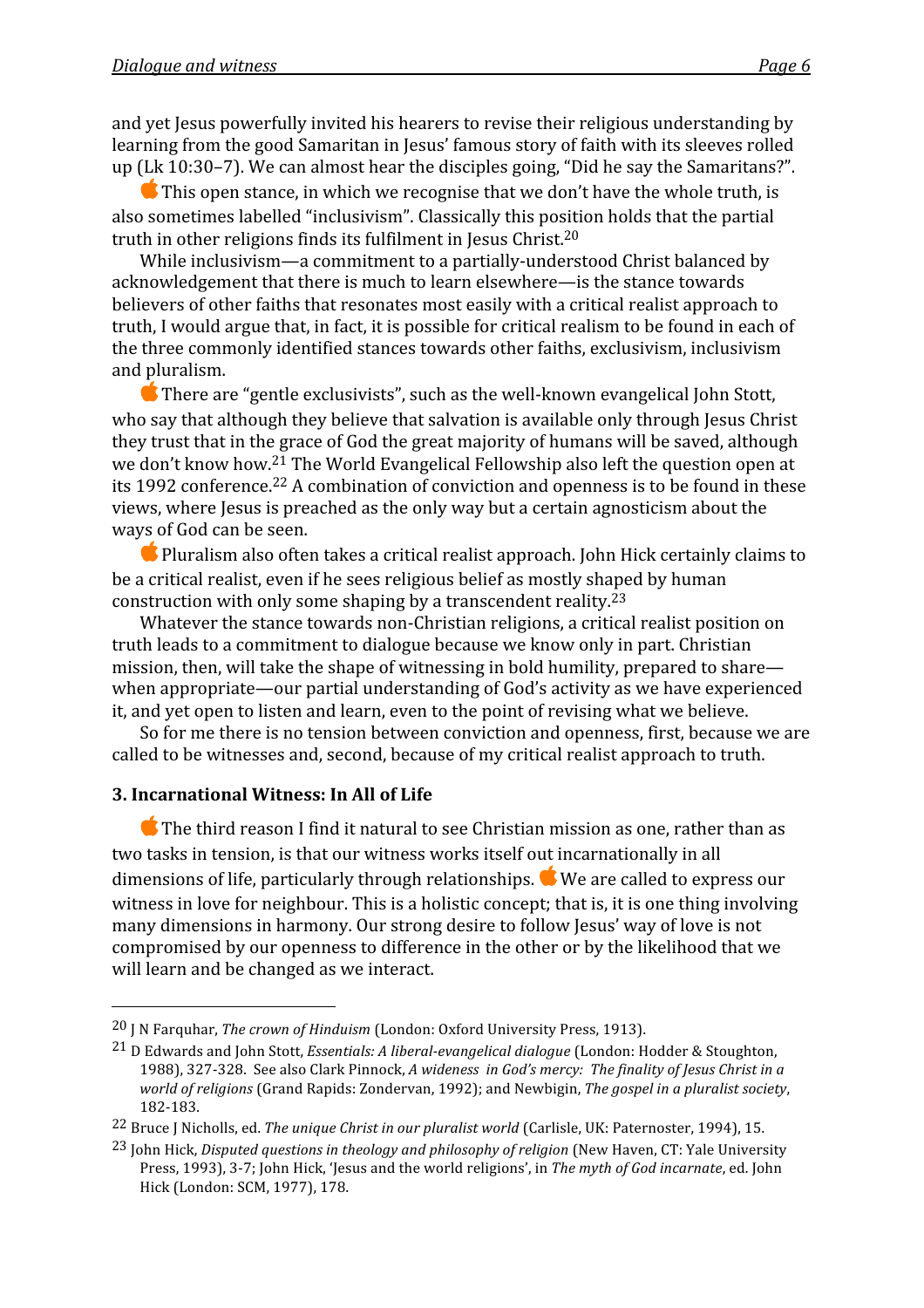**■** This all-of-life witness can take place in various dimensions of dialogue. Let's take
four
such
dimensions.

We
can
pursue
dialogue
in
theological
exchange,
religious experience,
action
and
daily
life.24

## *Theological
exchange*

Much of my discussion so far has focused on theological exchange. We have to admit, however, that genuine interfaith dialogue at this level, in which the conversation partners
are
mutually
enriched
by
listening
to
each
other
and
probing
each
other
on matters of belief, is rare. While we do not give up on it, from day to day it is the other three
dimensions
where
we
have
most
opportunity
to
bear
witness
through
our dialogical
approach.

# *Religious
experience*

Our personal experience of God is a vital aspect of bearing witness to the reality of Christ. By
religious
experience
I
am
referring
here
to
prayer,
contemplation,
faith journey
and
any
experiences
of
a
distinctly
spiritual
nature,
whether
"ordinary"
or extraordinary.

While experience can confirm a narrow religious outlook, if religious experience occurs within the framework of conviction and openness it opens us to "the other". For example,
my
wife
has
a
friend
who
is
a
devout
Muslim
woman.
Because
the
spiritual dimension of life is real to both of them, a deep openness to the reality of both their experiences is present in the relationship.  $\bullet$  To encounter believers of other faiths who are
deeply
committed
to
their
spiritual
paths
is
often
to
become
aware
of
a
holy
space and to provoke ourselves to ask again how the Spirit of God is active in the world. It is a dialogue
of
the
heart.

I suggest that in a multifaith context, one of the best ways for Christians to witness to their faith is to practise the spiritual disciplines and allow them to bear fruit in
their
lives.
Many
younger
spiritual
seekers
in
the
West
bypass
the
church
because they do not see them as spiritual—this is probably a surprise to Christians.<sup>25</sup>

# *Action*

 $\overline{a}$ 

The dialogue of action is, in one sense, the least controversial, **the because most religions** affirm certain ethical ideals related to peace, justice and human rights which would allow them to co-operate and work together "dialogically" for human freedom. Given the mess our world is in, the religions have a job to do and could learn a great deal from each other by working shoulder-to-shoulder for peace, justice and care of the environment.

**C** This is certainly the vision of writers such as Hans Küng and Paul Knitter, who call
for
a
global
ethic:
if
the
world
is
to
know
peace
between
peoples
it
will
need
to

<sup>&</sup>lt;sup>24</sup> Pontifical Secretariat for Non-Christians, Dialogue and mission: The attitude of the church to the followers of other religions: Reflections and orientations on dialogue and mission (Rome: The Vatican, 1984).

See
also
Pontifical
Council
for
Interreligious
Dialogue
and
Congregation
for
the
Evangelization of Peoples, *Dialogue and proclamation* (Rome: The Vatican, 1991), #42, which is also found in James A Scherer and Stephen B Bevans, eds. *New directions in mission and evangelization*, 1: Basic statements, 1974-1991 (Maryknoll: Orbis, 1992), 187.

<sup>&</sup>lt;sup>25</sup> John Drane, *Do Christians know how to be spiritual? The rise of new spirituality and the mission of the church*(London:
Darton,
Longman
&
Todd,
2005)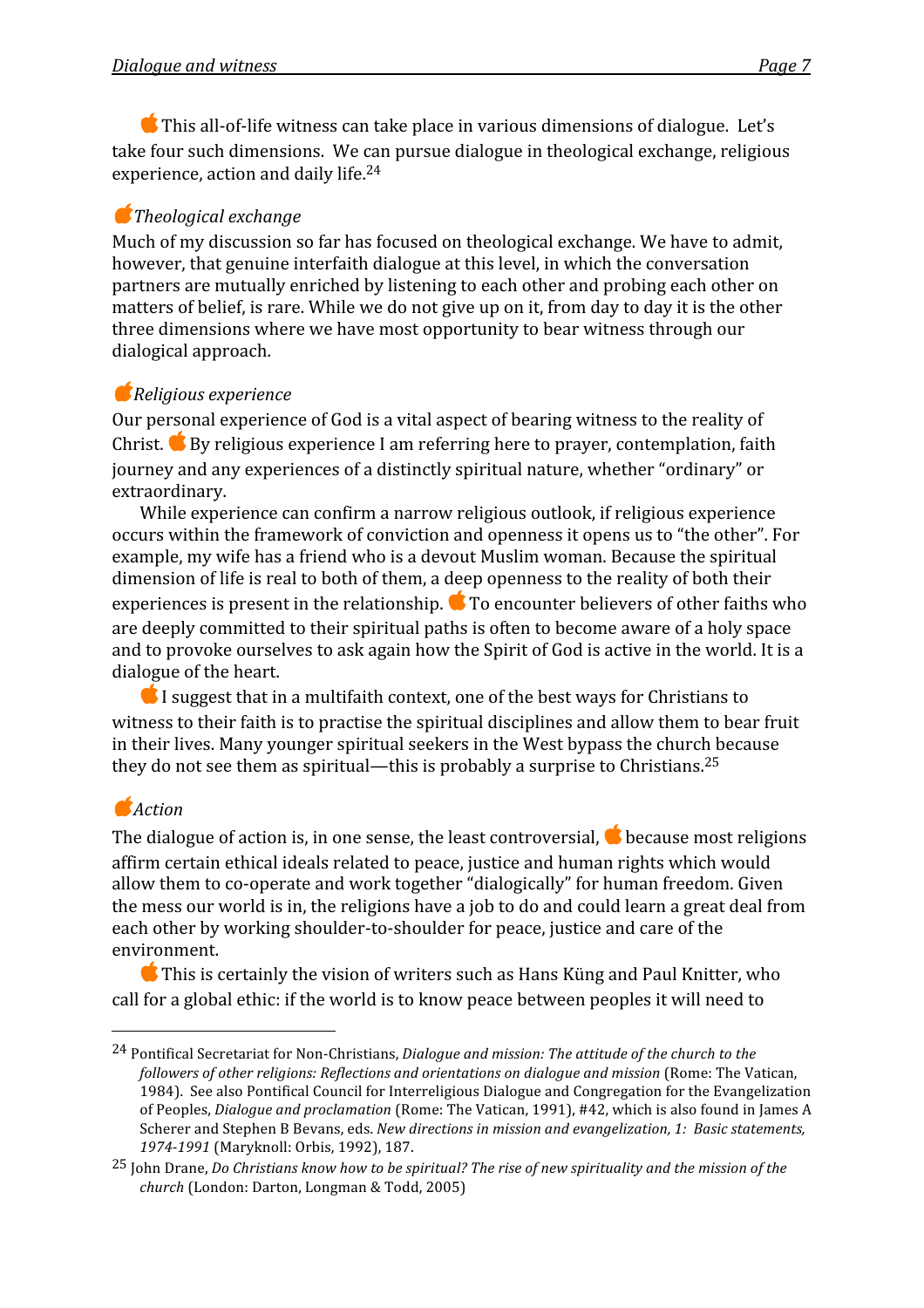know peace between religions.<sup>26</sup> There are many local initiatives where interfaith cooperation
occurs
in
common
resistance
to
social
evils.

I was an organiser of a peace vigil against the war in Iraq when it loomed as imminent in 2003. The group began as "Christians for Peace", but was soon joined by "Muslims
for
Peace",
Hindus
and
other
groups,
and
the
vigil
became
an
interfaith protest.
I
remember
the
Muslim
representative
insisting
that
we
each
make
large banners
speaking
from
our
own
tradition,
so
that
all
could
see
that
we
were
working together. He particularly wanted Muslims in Indonesia to see on TV that Christians in Australia
opposed
the
war,
because,
he
said,
they
just
assumed
that
most
Australians were
Christian
and
supported
the
war
ambitions
of
the
American
Christian
leader, George
W
Bush.

This
example,
however,
reminds
us
how
urgent
and
important
the
dialogue
of action
is,
because
huge
political
rifts
are
forming
across
the
world
along
broadly religious lines. It also reminds us that many social ideals are not shared by all. There are great
differences
within
religious
communities
as
well
as
between
them.

In the dialogue of action Christians can bear witness to their faith through their commitment
to
the
Kingdom
of
God,
the
new
order
of
relationships
in
which
the
poor are
fed,
the
voiceless
are
heard,
the
powerful
do
not
exploit
the
powerless
and
there
is liberation for all to become fully human. Some of this vision may, at times, be distinctively Christian, but we share common cause with many believers of other faiths.

## *Daily
life*

 $\overline{a}$ 

It is in the interactions of daily life that incarnational witness occurs most frequently.  $\bullet$  I have in mind here all the ways in which Christians bear witness, most often through their actions, their relationships and their attitudes and values, and occasionally through
opportunities
to
speak
about
their
faith.

We bear witness when we move beyond our comfort zone to befriend the outcast, the migrant, the believer of another faith—"the other". It is the practical outworking of loving our neighbour. We bear witness when we live simply and in a welcoming manner,
when
our
discipleship
takes
a
"downward"
journey
as
well
as
an
inward journey
and
an
outward
journey.
We
bear
witness
when
we
defend
the
weak,
care
for the
orphan,
share
our
resources
and
visit
the
lonely
and
isolated.
We
bear
witness
when we are honest at work and treat others respectfully. The list goes on, of course.

 $\bullet$  The dialogical dimension of this witness is found in our openness to "the other". The
biblical
tradition
of
hospitality
to
the
stranger,
to
the
traveller
and
to
widows
and orphans
is
specifically
linked
in
the
New
Testament
to
the
discovery
of
God
in
"the other".
In
the
search
for
truth
we
acknowledge
that
we
know
only
in
part,
and
we
seek greater
understanding
by
listening
to
others;
in
the
witness
of
daily
life
we
acknowledge that
we
are
diminished
by
interacting
only
within
our
own
group
and
we
are
enlarged as we make space for "the other".  $\bullet$  In daily life, difference is a gift from God. Just as we are
richer
and
wiser
in
a
multicultural
context,
we
are
also
spiritually
richer
and
wiser when we interact in a multifaith context. Our witness, being dialogical in nature, is always
open
to
both
sharing
(in
word
and
deed)
and
receiving
(in
word
and
deed).

<sup>26</sup> Hans
Küng, *Global
Responsibility:
In
search
of
a
new
world
ethic*(London:
SCM,
1991);
Paul
Knitter, *One*  earth, many religions: Multifaith dialogue and global responsibility (Maryknoll: Orbis, 1995).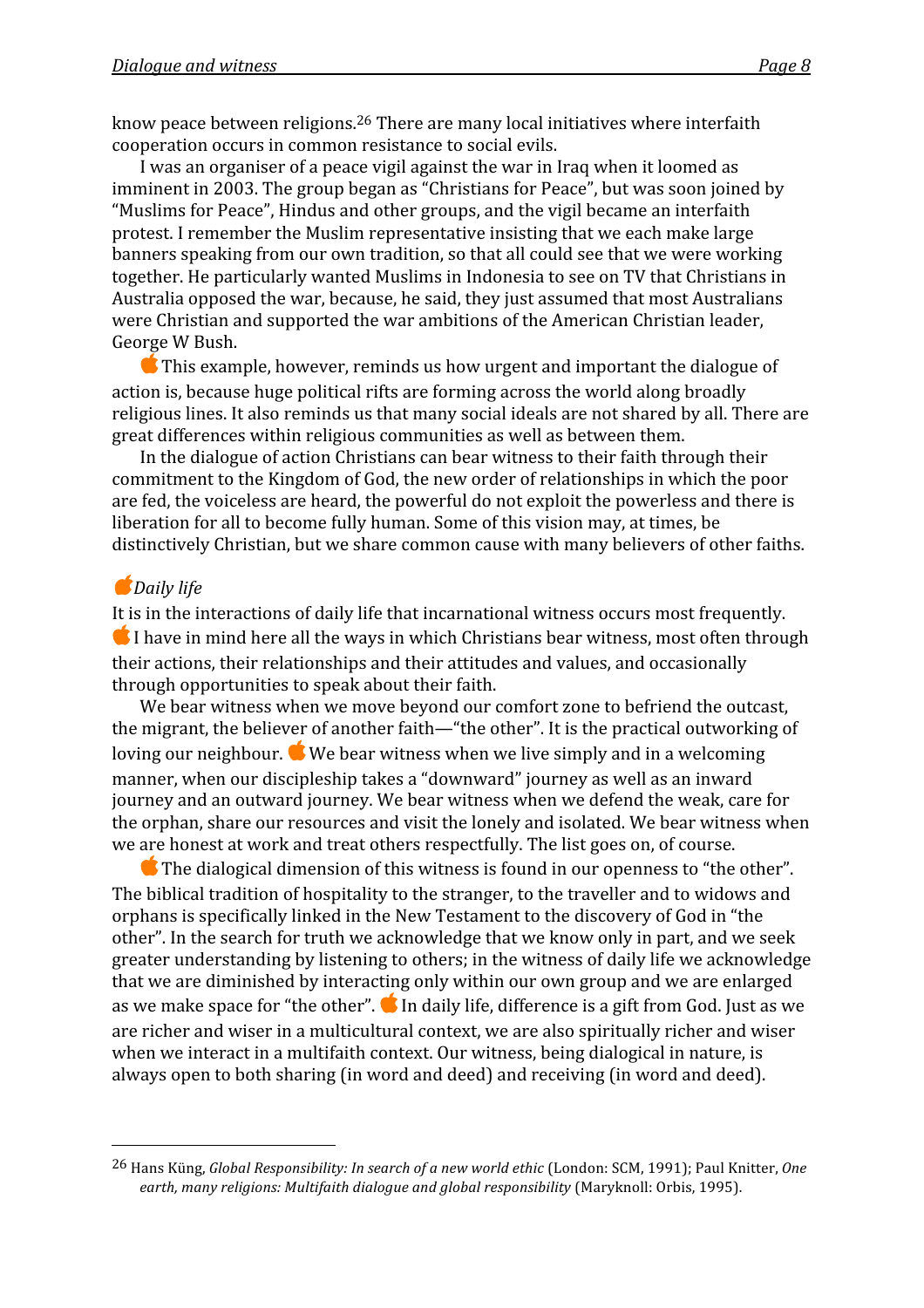## **Conclusion**

■ Bosch's famous phrase "bold humility" has been a helpful one as I've explored what Christian witness means in a multifaith context. It has helped me to argue that the tension
he
identified
between
being
missionary
and
dialogical
is
not
a
deep
one
after
all.  $\bullet$  If we acknowledge our limited understanding, and live open to learning more about God and the activity of God's Spirit in the world, it is part of our very witness to listen as well as to talk,  $\bullet$  to learn as well to share, to explore faith in a spirit of mutuality with believers
in
other
religions.

 $\bullet$  I've explored three reasons for holding that the Christian call to mission is unitary rather than twofold and to be held in tension. **The Christian call to mission is** a call to witness, and this term embodies both the boldness and humility that Bosch refers to. A critical realist view of truth allows for both conviction and openness again, boldness and humility—without significant tension. **C** And witnessing through the
dialogue
of
religious
experience,
action
for
justice,
and
daily
life
is
a
holistic expression of love for neighbour in which it is natural for us to open out to "the other" at
the
same
time
as
we
witness
to
our
own
faith.

Ross Langmead, 25-8-09

## **Bibliography**

- Barbour,
Ian
G. *Myths,
models
and
paradigms:
The
nature
of
scientific
and
religious language*.
London:
SCM,
1974.
- Bosch,
David
J. *Transforming
mission:
Paradigm
shifts
in
theology
of
mission*.
Maryknoll: Orbis,
1991.
- D'Costa,
Gavin. *Theology
and
religious
pluralism*.
Oxford:
Blackwell,
1986.
- Drane, John. *Do Christians know how to be spiritual? The rise of new spirituality and the* mission of the church. London: Darton, Longman & Todd, 2005.
- Edwards,
D
and
John
Stott. *Essentials:
A
liberalevangelical
dialogue*.
London:
Hodder
& Stoughton,
1988.
- Farquhar,
J
N. *The
crown
of
Hinduism*.
London:
Oxford
University
Press,
1913.
- Gandhi,
Mohandas
K. *Hind
Swaraj*.
Ahmedabad:
Navajivan
Publishing
House,
1938.
- Guder,
Darrell
L. *Be
my
witnesses:
The
church's
mission,
message,
and
messengers*.
Grand Rapids:
Eerdmans,
1985.
- Guder,
Darrell
L. *The
continuing
conversion
of
the
church*.
Grand
Rapids:
Eerdmans, 2000.